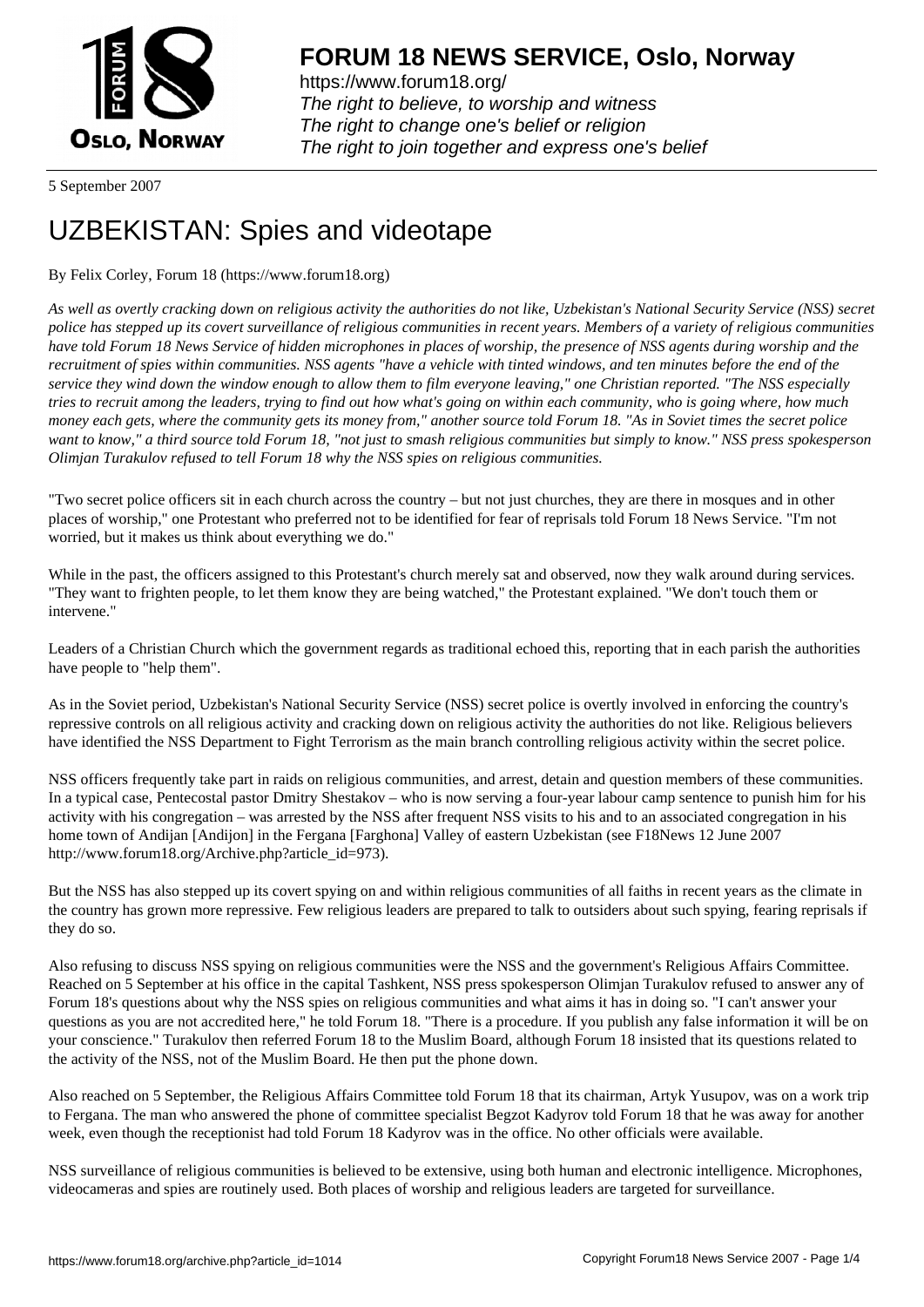For the NSS bored through a thick concrete wall to install a microphone, which the church believes lay undetected for  $\omega$ some time. However, after the church discovered and removed it last year, the pastor was warned. This is one of several cases known to Forum 18 of hidden microphones being discovered in places of worship.

Another Christian told Forum 18 that their church in one of Uzbekistan's bigger cities not only has NSS officers present in services, but an NSS car is regularly parked outside the main entrance. "Although they change the cars frequently, we see the same drivers sitting at the wheel – and we often recognise them from police duty in senior uniforms."

Various Christians have told Forum 18 of NSS videorecording of those entering and leaving churches. "They have a vehicle with tinted windows, and ten minutes before the end of the service they wind down the window enough to allow them to film everyone leaving," one Christian reported. "We can see quite clearly that they have a camera."

This NSS surveillance of worship services has led religious leaders automatically to scan their congregation silently to check who might be observing. One visitor to a mosque in the Fergana Valley told Forum 18 that after Friday prayers he approached the imam. Although a thousand people were present for the prayers, the imam had already singled him out as an unknown visitor.

One member of a religious minority told Forum 18 that it is far easier for the NSS to find agents who can monitor prayers at mosques than services in minority communities as it is easier for such agents to blend into the congregation at the mosque and pretend to be normal community members.

Religious believers of several faiths have told Forum 18 that they believe the secret police monitor all their communications, whether home phones, mobiles, emails or text messages. Although this is standard practice for those the NSS suspects of any kind of political, social, human rights or religious activity the government disapproves of, sources within religious communities insist that prominent religious activists are routinely monitored.

"Often when we talk on the phone for a long time about Christianity, another voice comes on the line and warns us that we have to talk, summoning us to their department," one Protestant activist told Forum 18. "On other occasions a voice just tells us to stop talking and put the phone down. This is one more way of frightening us." The activist added that sometimes calls to prominent fellow believers' numbers are automatically diverted to another number where a recording device is installed.

The NSS not only spies on religious communities from outside, it also seeks to recruit members of these communities, often through intimidation and fear. "The NSS especially tries to recruit among the leaders, trying to find out how what's going on within each community, who is going where, how much money each gets, where the community gets its money from," one source told Forum 18.

The NSS secret police has for some years kept a very close eye on imams and future imams (see F18News 11 May 2004 http://www.forum18.org/Archive.php?article\_id=318 and 20 May 2003 http://www.forum18.org/Archive.php?article\_id=58). As the independent news website Uznews.net reported on 1 February, the NSS still keeps the Islamic University in Tashkent under close scrutiny. The university was opened with great ceremony by President Islam Karimov in April 1999 and is the flagship educational institution for Muslim students, some of whom go on to become imams.

Uznews said that students complain that the authorities regard them with mistrust. They know that each one is being closely monitored by the NSS. One first-year student was quoted by Uznews as reporting that as soon as they join the university, all students without exception face meetings with NSS officers. "During the meetings, you are given to understand that from now on we are under the constant surveillance of this service," the student reported, "and they have to approve all the steps we take in advance."

Students that are too pious, too devoted to their studies or who question any aspects of the teaching they are being given are regarded with the most suspicion and face "serious problems". Those who questioned the teachers' approach, citing the hadiths (oral traditions attributed to the Muslim prophet Muhammed), faced pressure not only from senior university officials but from NSS officers, Uznews reported.

Uznews notes that this NSS surveillance and intimidation leaves students as "frightened shadows" who have received only a superficial Islamic education.

But ordinary members of religious communities are also targeted. One Christian told Forum 18 that NSS officers tried to recruit members of a Tashkent church as they walked to the metro after the Sunday service. Another Christian in a town away from Tashkent reported that NSS officers even wait outside the church to pounce on church members popping out to the toilet during the service.

Another source highlighted the way NSS recruitment attempts zero in on people known to be vulnerable. "People are in great material need, so they ask community members about what needs they have," the source told Forum 18. "They especially go for people with a criminal past. I know several such people who were summoned, threatened and asked for information. They were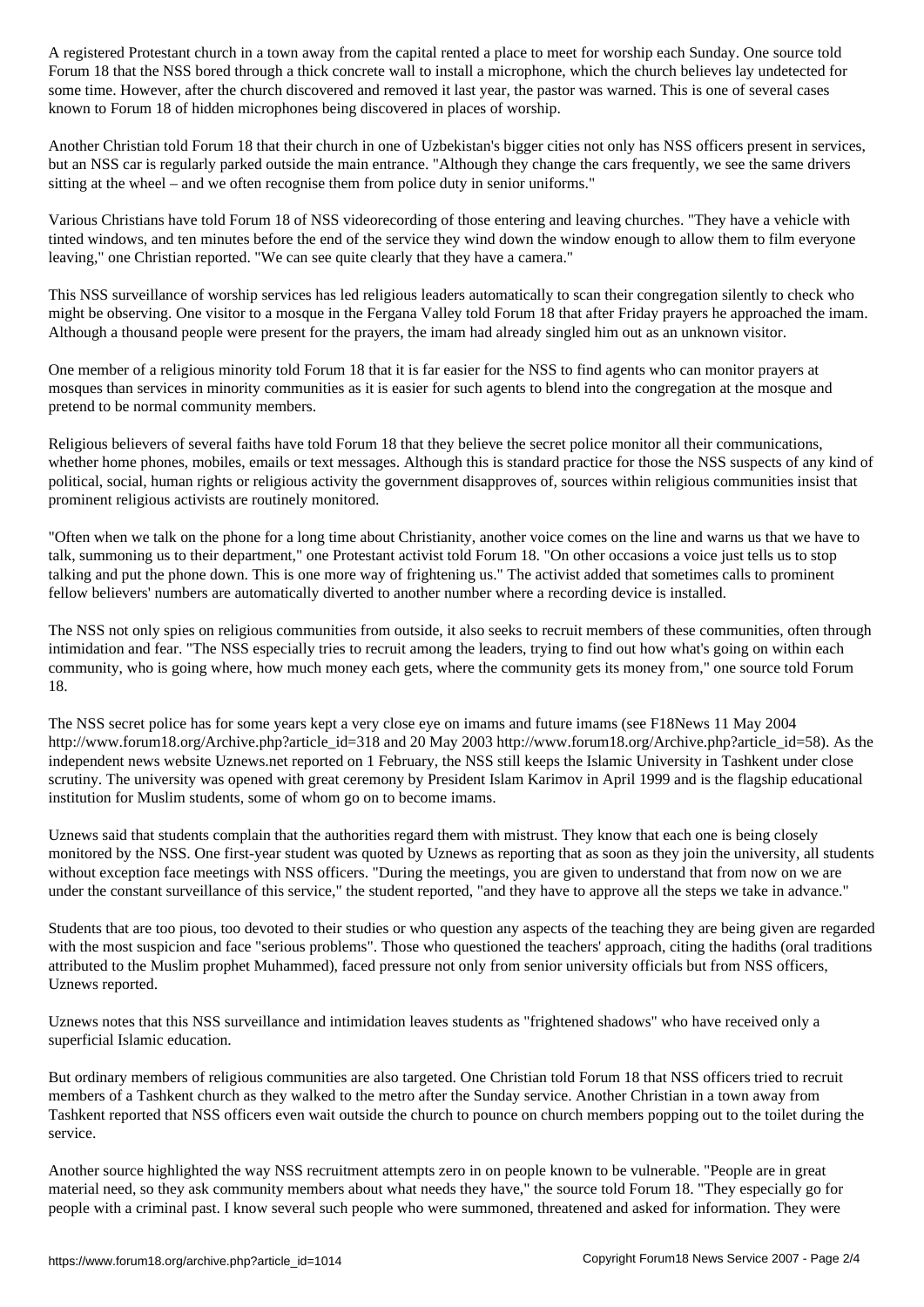One religious minority leader told Forum 18 that he has been told the NSS and police have a "big dossier" on him. "Much of the information in it is apparently from informers. Officers warn me it will soon be time for it to be unveiled."

Several religious believers have been prepared to identify to Forum 18 the NSS officers that are involved in many of the spying incidents in Tashkent. Curiously, many of these officers are local ethnic Russians, including the most senior officer, who works for the anti-terrorist department of the NSS Main Directorate.

This senior officer is believed to be in his early thirties. "Wherever the secret police raided in Tashkent, he was there," one victim told Forum 18. Several sources have told Forum 18 that he does not wear uniform or the NSS shoulder straps. "He is always in civilian clothes," another source told Forum 18. "He's usually smartly turned out." However, some victims report that when drunk he is sometimes known to assault religious believers. Two of the officer's subordinates who are also often involved in questioning detained religious believers are ethnic Uzbeks.

One religious activist set out what he believed to be the aim of the NSS surveillance. "As in Soviet times the secret police want to know," he told Forum 18, "not just to smash religious communities but simply to know." However, he stressed the link between knowing and moving on to take action to "destroy" religious communities.

Several religious communities have stressed to Forum 18 the harm the intimidation and surveillance does to them. They cite the mutual suspicion caused when members of the community do not know whether to trust one another. Some communities have told Forum 18 that the NSS has conducted raids after communities or their leaders have been reported by real or infiltrated community members.

But a few members of religious communities have defended NSS surveillance to Forum 18. They claim that as law-abiding institutions, such communities have nothing to fear if the state authorities know intimately about every single activity the community undertakes and the identity of every single member.

Uzbekistan has the tightest controls over religious life of all the former Soviet republics. Unregistered religious activity is banned (in defiance of Uzbekistan's international human rights commitments), while criminal and administrative law provide harsh punishments for offenders. Unapproved religious teaching and publishing is banned with harsh penalties for offenders. Foreigners involved in religious activity have been deported while a number of local religious leaders have had exit permission denied. Religious-affiliated charities have been closed down.

Control is exercised on a national level by the NSS, the ordinary police and the Religious Affairs Committee. The Justice Ministry, which is supposed to register religious communities, often arbitrarily rejects such applications for communities it does not like, forcing them to function illegally (see F18News 21 August 2007 http://www.forum18.org/Archive.php?article\_id=1009). On a local level, control is exercised by local town administrations and by committees of mahallas (urban districts) at the lowest level (see F18News 27 March 2007 http://www.forum18.org/Archive.php?article\_id=936).

Despite the professed separation of the state from religion, officials have no compunction about issuing orders to religious communities (see F18News 21 May 2007 http://www.forum18.org/Archive.php?article\_id=959). (END)

For a personal commentary by a Muslim scholar, advocating religious freedom for all faiths as the best antidote to Islamic religious extremism in Uzbekistan, see http://www.forum18.org/Archive.php?article\_id=338.

For more background, see Forum 18's Uzbekistan religious freedom survey at http://www.forum18.org/Archive.php?article\_id=777.

Full reports of the religious freedom situation in Uzbekistan can be found at http://www.forum18.org/Archive.php?query=&religion=all&country=33.

A survey of the religious freedom decline in the eastern part of the Organisation for Security and Co-operation in Europe (OSCE) area is at http://www.forum18.org/Archive.php?article\_id=806, and of religious intolerance in Central Asia is at http://www.forum18.org/Archive.php?article\_id=815.

A printer-friendly map of Uzbekistan is available at http://www.nationalgeographic.com/xpeditions/atlas/index.html?Parent=asia&Rootmap=uzbeki

Forum 18 Postboks 6603

If you need to contact F18News, please email us at: f18news @ editor.forum18.org